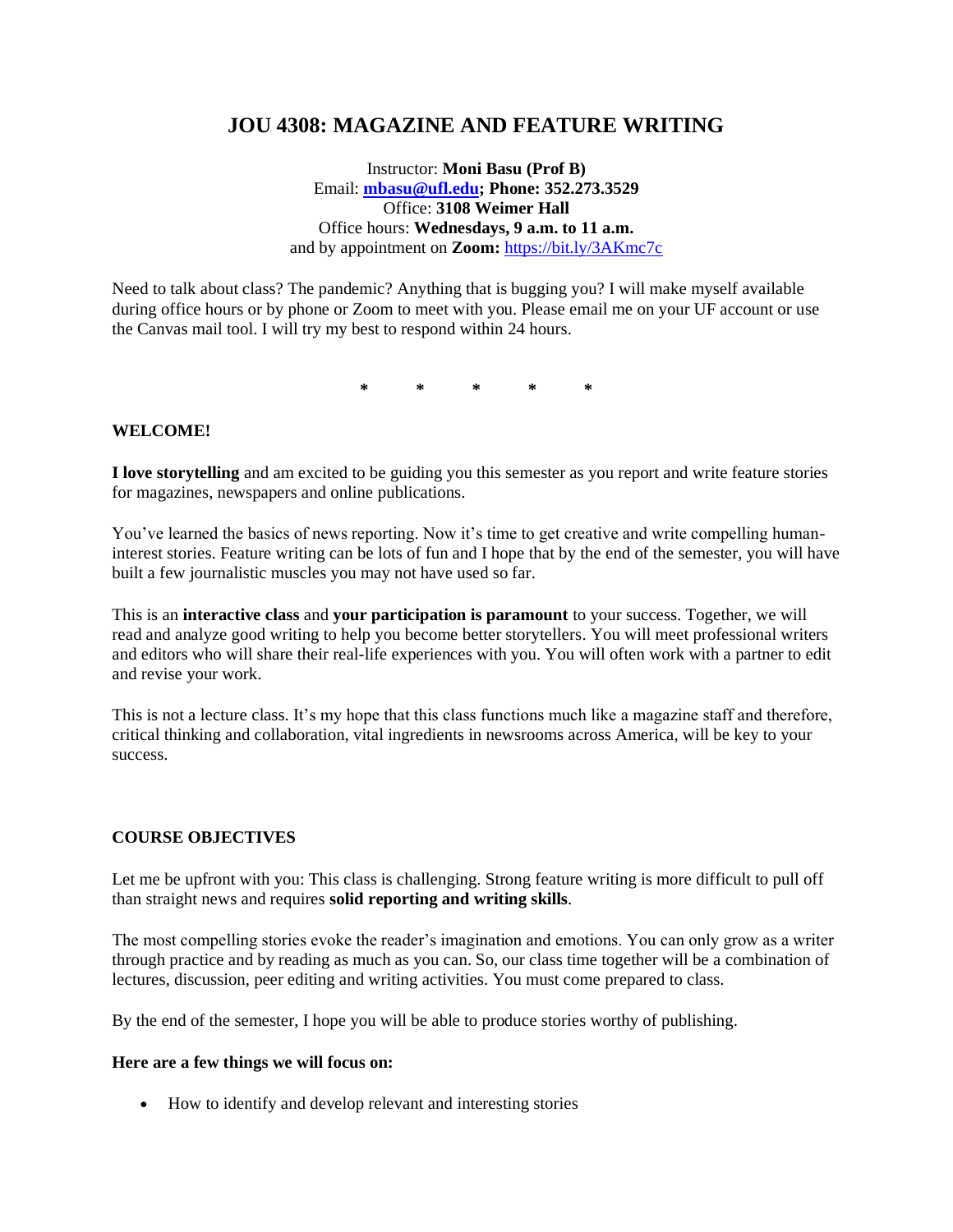- Ways to refine and articulate your ideas and pitch them to editors
- Framing and focusing your story
- Making sure your reporting is fair and balanced and includes diverse voices
- Techniques for conducting detailed reporting and high-yield interviews
- Powerful writing that is clear, concise and vivid
- Using sensory details and metaphors
- Developing your own style and voice
- Good story structure and organization
- The importance of recognizing your audience
- How to self-edit and give constructive feedback to others
- How to receive peer feedback, revise drafts, fact-check and very importantly, meet deadlines

You are expected to stay up to date with the news and occasionally, you will be quizzed on current events. You cannot get strong ideas for stories unless you know what is happening in the world around you. You will also be assigned a magazine to read throughout the semester.

The book for this class is *Writing Tools: 50 Essential Strategies for Every Writer* by Roy Peter Clark. It is available on Bookshop.org, Amazon and other online sellers.

You must have access to *The Associated Press Stylebook***,** 2020 or later.

Recommended but not required: *On Writing Well***,** by William Zinsser

You will also be doing a lot of other readings, mostly from magazines and online publications, which will be posted on Canvas on a weekly basis. You cannot improve your writing unless you read, read and read some more. You will be required to post on Canvas reflections on the readings and must do so by the designated deadline.

Please **open an account on Medium.com**, where you may publish your stories if you are unable to place them elsewhere.

#### **Prerequisites**

You must have taken Professor Mike Foley's JOU 3101 and preferably, Professor Herb Lowe's multimedia reporting class. You must have **strong reporting and writing skills** in order to succeed.

#### **Minimum technology requirements**

The University of Florida expects students to acquire appropriate computer hardware and software. For this class, you must have Zoom capability, a smartphone or a recording device, and Microsoft Word. You will be required to download the Canvas app on your phone and turn on notifications.

**COURSE POLICIES**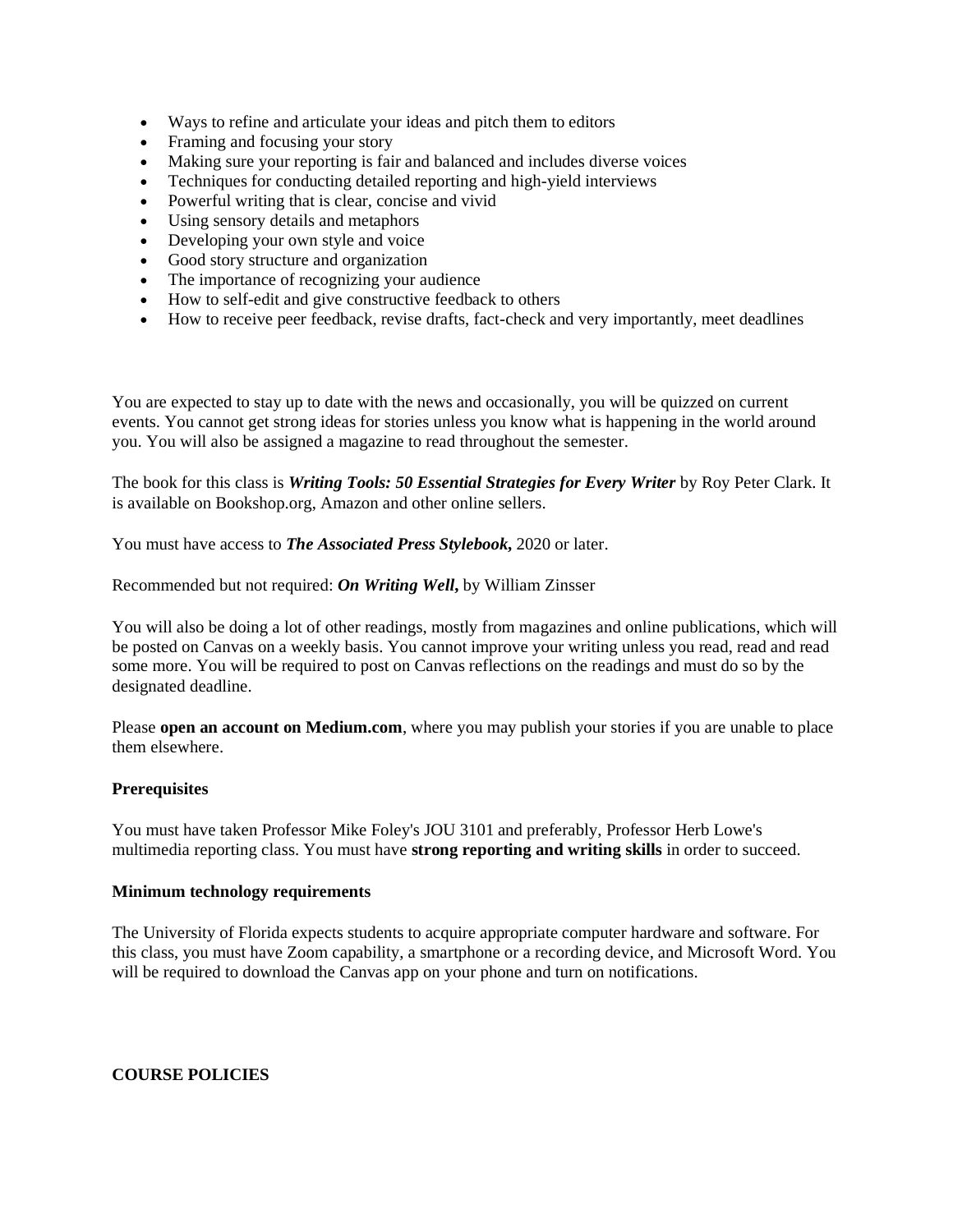### **Accuracy, fairness and style**

This is a class in journalism and while you are encouraged to take creative liberties with your writing, your stories must be factually correct and void of any errors. **You must review your stories and double check every fact.** That includes the names of people, places and organizations. You are expected to have a strong command of spelling and grammar and will lose points (at my discretion) for mistakes. Your copy should be clean and polished when you turn it in. All your assignments must adhere to AP style. You will lose points for every style, spelling and grammar error in your writing assignments.

You are expected to have a strong command of spelling and grammar and **will lose points for mistakes**. Your copy should be clean and polished when you turn it in. You are also expected to engage in storytelling that is **fair, complete and based on information gathered from diverse sources.** A greater understanding of societal differences will help you become reporters who are sensitive, culturally aware and better equipped to write across differences. Please pay attention to diversity in your reporting.

## **Professionalism, honesty and integrity**

The media plays a vital role in our democracy. The public depends on journalists for news and a deeper understanding of the world around them. As such, there is nothing more important than our honesty, fairness and transparency. I cannot stress this enough: **Plagiarism, fabrication and conflicts of interest**  will not be tolerated, and you will FAIL the class and lose credibility as a journalist. By now, I'm sure all of you know the basic ethics code of journalism. But just in case: Plagiarism is stealing someone else's ideas or work, including copy from the Internet. Fabrication is the use of invented information or the falsification of material. Conflicts of interest include writing about your roommate, boyfriend, parents, business partners or others with whom you have close relationships or financial ties without divulging those connections. If you are unsure about whether you are facing a conflict of interest, please discuss with me. You are expected to abide by the UF Honor Code, which you can read here: <https://sccr.dso.ufl.edu/process/student-conduct-code/>

You are expected to act like a professional journalist. You should demonstrate initiative; establish priorities; interact professionally with instructors, peers and classmates; deal with unusual reporting challenges and more.

## **Deadlines**

In the world of professional journalism, **meeting deadlines is mandatory** as it will be in this class. Deadlines will be clearly noted in Canvas, usually by the end of the day on the deadline date. (That's 11:59 p.m.) After that, your piece will be considered a day late and you will lose points unless you have cleared it with me. Please submit your assignments as **Microsoft Word files** (NOT PDFs) through Canvas. **Do not send me links to One Drive or Google Drive.** The name of each file should begin with your last name and contain the name of the assignment. Example: SmithScene1.

## **Attendance and participation**

This is not a lecture **class but a writing workshop.** My hope is that you will learn much from our in-class writing and discussions. You are encouraged to be self-directed and take responsibility for your learning. We are a small class that meets once a week. As such, your attendance is mandatory.

[catalog.ufl.edu/UGRD/academic-regulations/attendance-policies/](http://catalog.ufl.edu/UGRD/academic-regulations/attendance-policies/)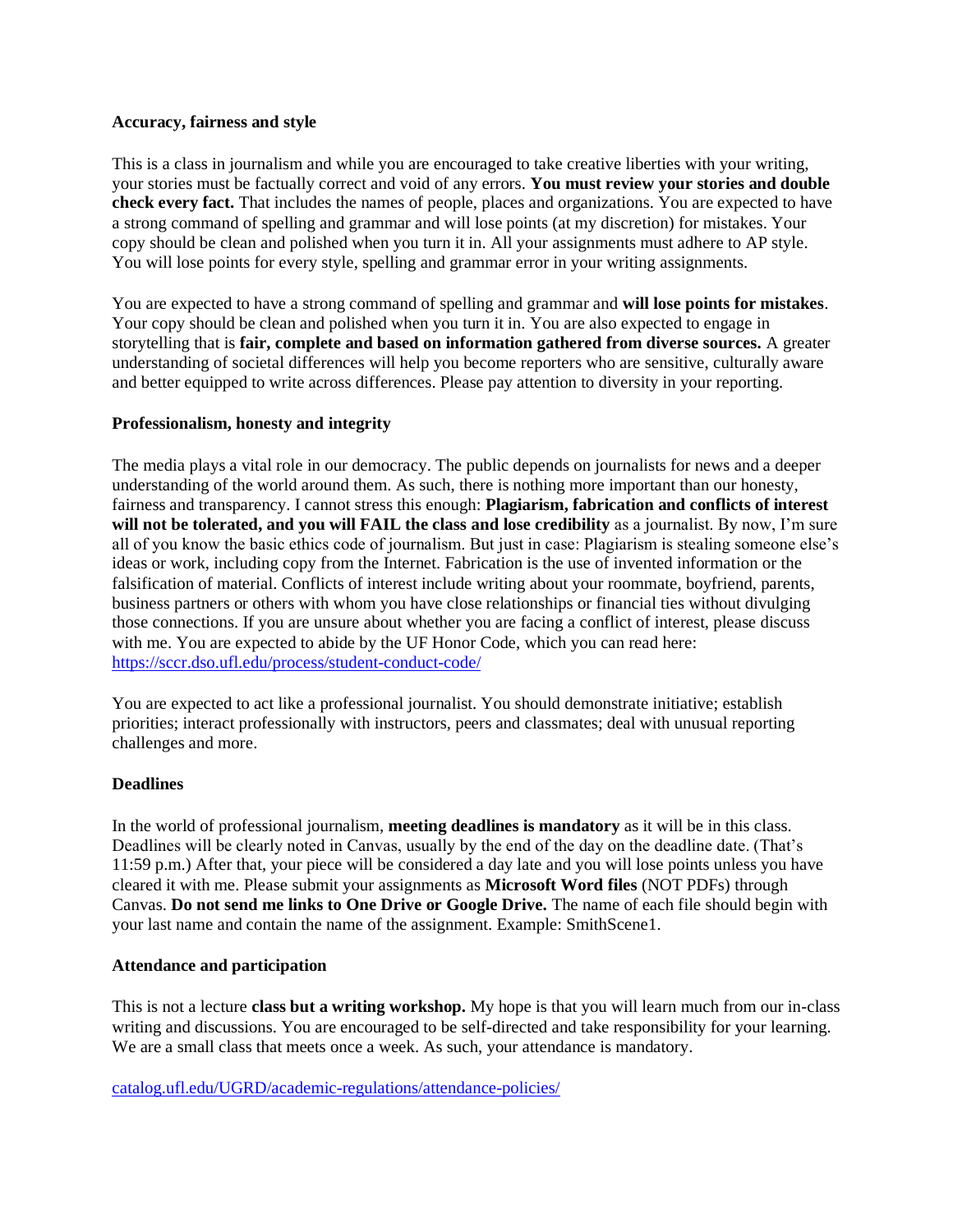Please note that participation doesn't just mean speaking a lot; you will be judged on the quality of what you say and how focused you are in class, even when you are not speaking. You will be required to post comments on the Canvas discussion board for this class. Your insights and comments should be respectful to all.

Writers learn from one another, so you are expected to come to class each week **fully prepared** to participate in activities and discussions. Because your contribution is important, class participation makes up 200 points of your final grade. Of those, 100 points are for class discussions and exercises. You will lose 25 points for every unexcused absence. Absences for serious illness, family emergencies and other urgent matters will be excused only if you speak with me before class begins. If you need to miss multiple classes, you will be required to provide appropriate documentation of the problem. You will still be responsible for submitting on time all assignments on their due dates and for material covered in class. Instructions for all assignments will be given in class so it's in your best interest to make it to class each week.

## **Communication**

Journalists are in the business of communication and you **must communicate** with me in this class. **You must check your UF email and Canvas** regularly for discussions and announcements. **You should download the Canvas app on your phone and turn on notifications.**

If you are having problems with your assignments, you must email me immediately and not wait until class to discuss them. Good communication is extremely important, especially during the pandemic when we will not be able to meet in person. I am here to help you but cannot unless you let me know.

## **GRADING POLICY**

I will make every effort to have each assignment graded and posted in a timely manner.

**Personal essay (800-1,000 words): 100 points** Draft: 50 points Final: 50 points

**Profile (1,300-1,500 words): 200 points** Draft: 100 points Final: 100 points

**Other writing assignments: 100 points** (This includes Canvas discussions, in-class writing and quizzes. Points delineation TBD)

**In-class participation and discussion: 100 points**

**Grading Scale**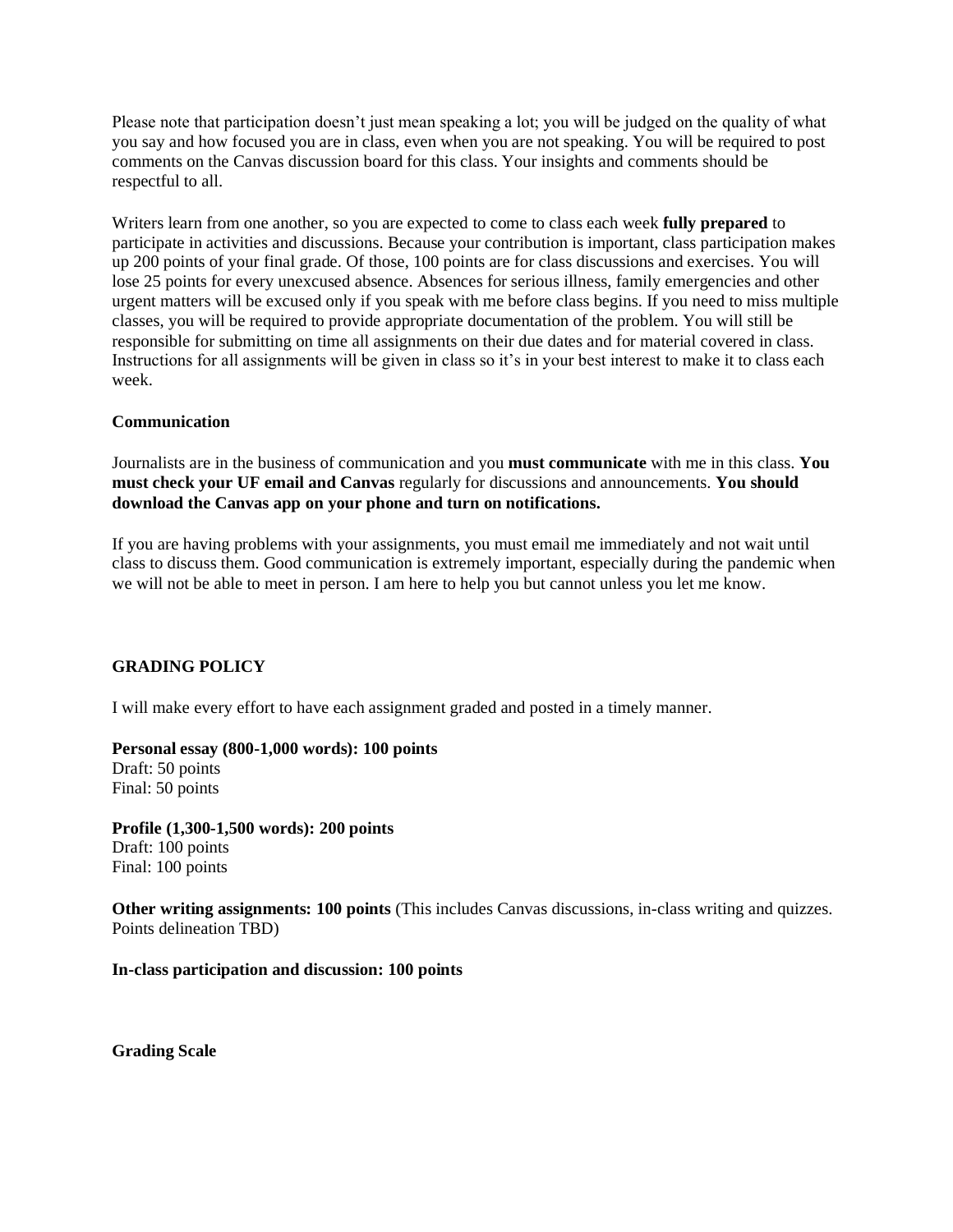| <b>Letter Grade</b>               |             | % Equivalency GPA Equivalency |
|-----------------------------------|-------------|-------------------------------|
| A                                 | 93-100%     | 4.0                           |
| $A -$                             | $90 - 92\%$ | 3.67                          |
| $B+$                              | $87 - 89\%$ | 3.33                          |
| B                                 | $83 - 86\%$ | 3.00                          |
| <b>B-</b>                         | $80 - 82\%$ | 2.67                          |
| $C+$                              | 77 – 79%    | 2.33                          |
| $\mathbf C$                       | $73 - 76\%$ | 2.00                          |
| $C-$                              | $70 - 72\%$ | 1.67                          |
| $D+$                              | $67 - 69\%$ | 1.33                          |
| D                                 | $63 - 66\%$ | 1.00                          |
| D-                                | $60 - 62\%$ | .67                           |
| <b>E, I, NG, S-U, WF</b> $0-59\%$ |             | 0.00                          |
|                                   |             |                               |

See the [current UF grading policies](https://catalog.ufl.edu/ugrad/current/regulations/info/grades.aspx) for more information.

## **DIVERSITY AND INCLUSION**

**Please take careful note of this section of the syllabus.** These are principles that have always been extremely important to me and given the current climate in the United States, I believe them to be critical.

The UF Department of Journalism embraces a commitment toward an intellectual community enriched and enhanced by diversity along a number of dimensions. UF journalism courses are expected to help foster an understanding of the diversity of peoples and cultures and of the significance and impact of mass communications in a global society.

One of the topics we will be discussing in this class is how to report stories – **with empathy** -- about people who are vastly different from you or people who have been underrepresented in every segment of society, including in the media. By that I mean not only differences in **race, ethnicity, gender or sexual orientation but also class, age, religion, nationality, disability, culture and other visible and nonvisible differences.** I consider our differences to be a great asset and this class is intended to realize the greatest potential of that asset. You will be exposed to a diverse array of reading materials and speakers.

I will show the utmost respect for you, no matter your background or perspective, and I expect that you will do the same for me as well as your fellow students. I hope to foster a Zoom classroom environment in which you will feel free to voice your thoughts and opinions without fear, intimidation, embarrassment, or shame. Please let me know if you have any thoughts on how to improve inclusivity or if someone or something has made you feel uneasy.

Diversity in journalism is vital, as we have seen from issues that have surfaced over the last few months over police killings and the mass protests in American cities and towns. I expect you to engage in storytelling that is fair, complete and based on information gathered from diverse sources. That means conducting interviews that may feel uncomfortable or daunting even. But that is a fundamental objective of this class and I hope you will lean on me and your classmates to help you navigate the reporting process.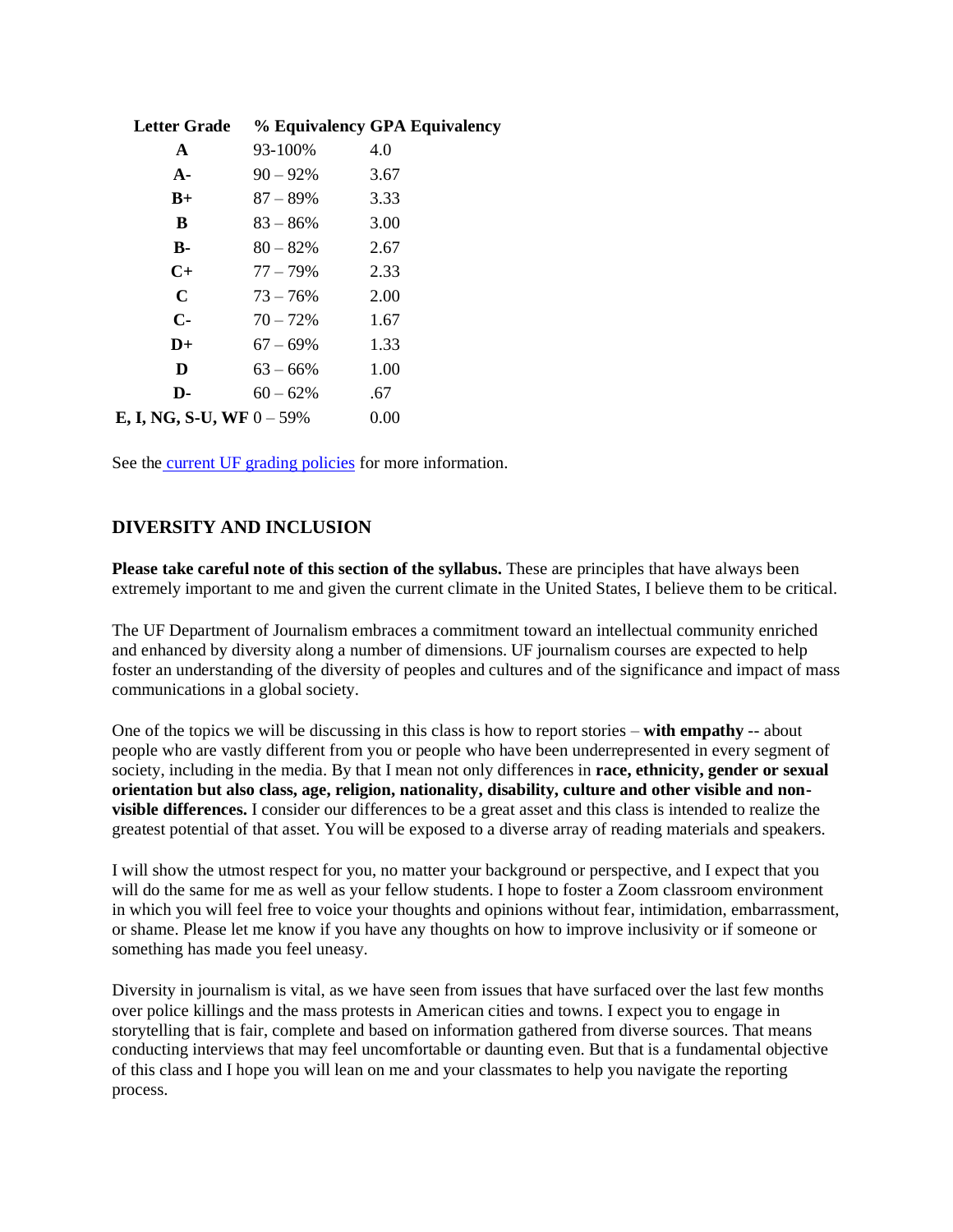### **ABOUT ME**

If you are an intrepid reporter, you will have Googled me by now. I began my career as a journalist in Tallahassee (home of that "other" university) and have been reporting and editing now for 38 years. I covered presidential elections, hurricanes, earthquakes and the Iraq War since its inception in 2003. On several trips, I was embedded with the U.S. Army and earned the moniker, Evil Reporter Chick - affectionately, of course. My e-book, *Chaplain Turner's War* (2012, Agate Publishing) grew from a series of stories on an Army chaplain at war. I'm not a superhero but I was featured in Marvel Comics' "Civil War" series. Most recently, I was a senior writer at CNN. I began teaching at UF in 2018 and in 2020, I was named the Undergraduate Teacher of the Year. I also teach in a low-residency MFA program in narrative media at the University of Georgia.

Most students at UF know me as Prof B. Those who have taken my class will tell you that I love storytelling and am here to help you become better writers. I want you to reach out and ask for help. I will make myself available.

You can find me on:

**www. monibasu.com**

**Twitter: @TheMoniBasu**

#### **Instagram: @evilreporterchick**

And my journalist **Facebook page:<https://bit.ly/2KCXScJ>**

(I'm not doing the **TikTok thing,** though I have an account to see what you are up to.)

#### **UF POLICIES**

#### **University Policy on Accommodating Students with Disabilities:**

Students with disabilities requesting accommodations should first register with the Disability Resource Center (352-392-8565[, www.dso.ufl.edu/drc](http://www.dso.ufl.edu/drc) ) by providing appropriate documentation. Once registered, students will receive an accommodation letter that must be presented to the instructor when requesting accommodation. Students with disabilities should follow this procedure as early as possible in the semester.

#### **University Policy on Academic Conduct:**

UF students are bound by The Honor Pledge which states, "We, the members of the University of Florida community, pledge to hold ourselves and our peers to the highest standards of honesty and integrity by abiding by the Honor Code. On all work submitted for credit by students at the University of Florida, the following pledge is either required or implied: "On my honor, I have neither given nor received unauthorized aid in doing this assignment." The Honor Code

[\(http://www.dso.ufl.edu/sccr/process/student-conduct-honor-code/\)](http://www.dso.ufl.edu/sccr/process/student-conduct-honor-code/) specifies a number of behaviors that are in violation of this code and the possible sanctions. Furthermore, you are obligated to report any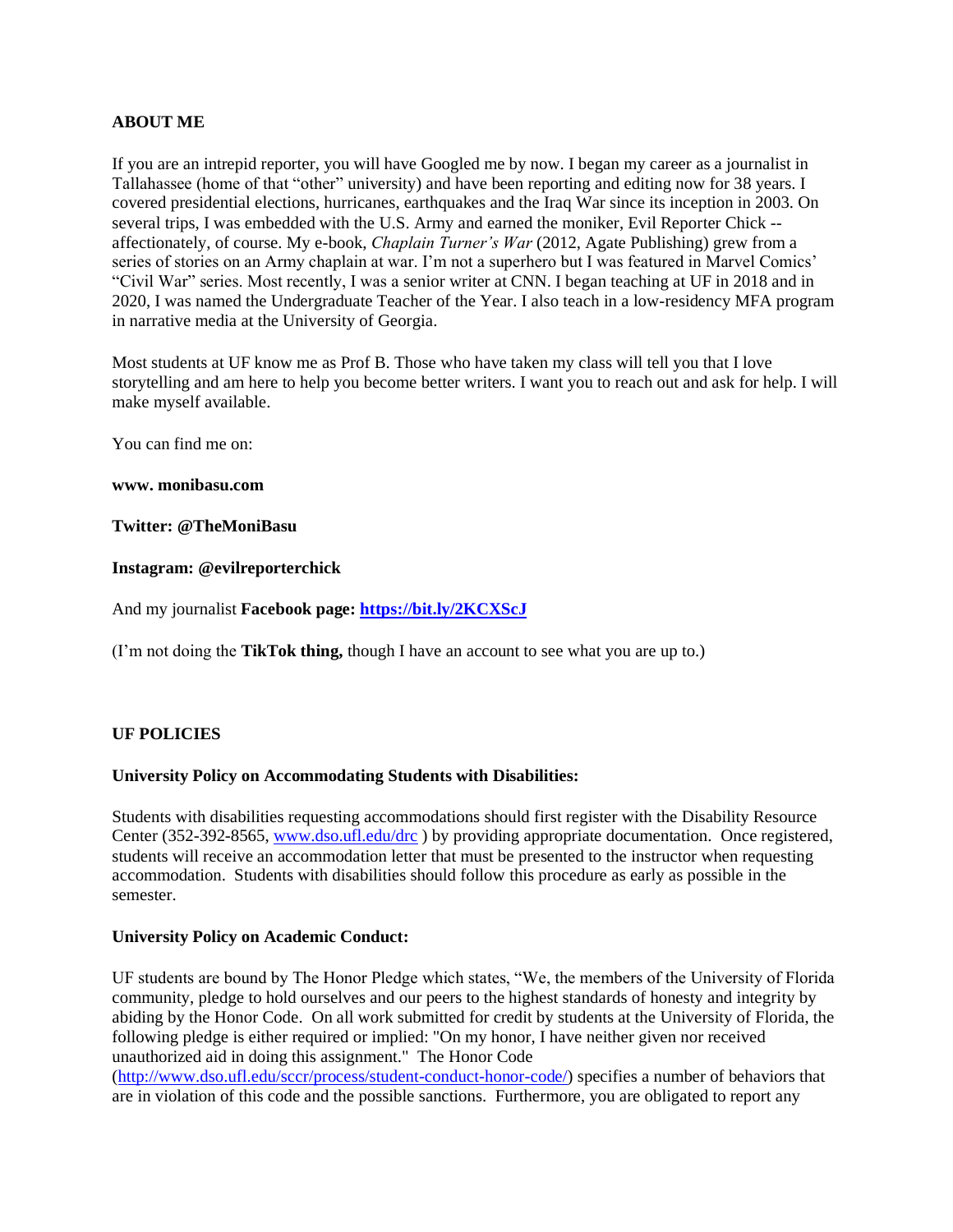condition that facilitates academic misconduct to appropriate personnel. If you have any questions or concerns, please consult with the instructor or TAs in this class.

### **Communication Courtesy:**

All members of the class are expected to follow [rules of common courtesy](http://teach.ufl.edu/wp-content/uploads/2012/08/NetiquetteGuideforOnlineCourses.pdf) during, before and after class, in all email messages, threaded discussions, and chats.

## **GETTING HELP**

### **Technical Difficulties:**

For issues with technical difficulties for Canvas, please contact the UF Help Desk at:

- [http://helpdesk.ufl.edu](http://helpdesk.ufl.edu/)
- $\bullet$  (352) 392-HELP (4357)
- Walk-in: HUB 132

Any requests for make-ups due to technical issues should be accompanied by the ticket number received from the Help Desk when the problem was reported to them. The ticket number will document the time and date of the problem. You should e-mail your instructor within 24 hours of the technical difficulty if you wish to request a make-up.

## **Health and Wellness**

- **U Matter, We Care**: If you or someone you know is in distress, please contact umatter @ufl.edu, 352-392-1575, or visit [umatter.ufl.edu](http://umatter.ufl.edu/) to refer or report a concern and a team member will reach out to the student in distress.
- **Counseling and Wellness Center:** Visit [counseling.ufl.edu](http://counseling.ufl.edu/) or call 352-392-1575 for information on crisis services as well as non-crisis services.
- **Student Health Care Center:** Call 352-392-1161 for 24/7 information to help you find the care you need, or visit [shcc.ufl.edu.](http://shcc.ufl.edu/)
- **University Police Department**: Visit [police.ufl.edu](http://police.ufl.edu/) or call 352-392-1111 (or 9-1-1 for emergencies).
- **UF Health Shands Emergency Room/Trauma Center:** For immediate medical care in Gainesville, call 352-733-0111 or go to the emergency room at 1515 SW Archer Road, Gainesville, FL 32608; [ufhealth.org/emergency-room-trauma-center.](http://ufhealth.org/emergency-room-trauma-center)

## **ACADEMIC AND STUDENT SUPPORT**

**Career Connections Center:** 352-392-1601. Career assistance and counseling services [career.ufl.edu/.](http://career.ufl.edu/)

• **Library Support:** Various ways to receive assistance with respect to using the libraries or finding resources[. cms.uflib.ufl.edu/ask](http://cms.uflib.ufl.edu/ask)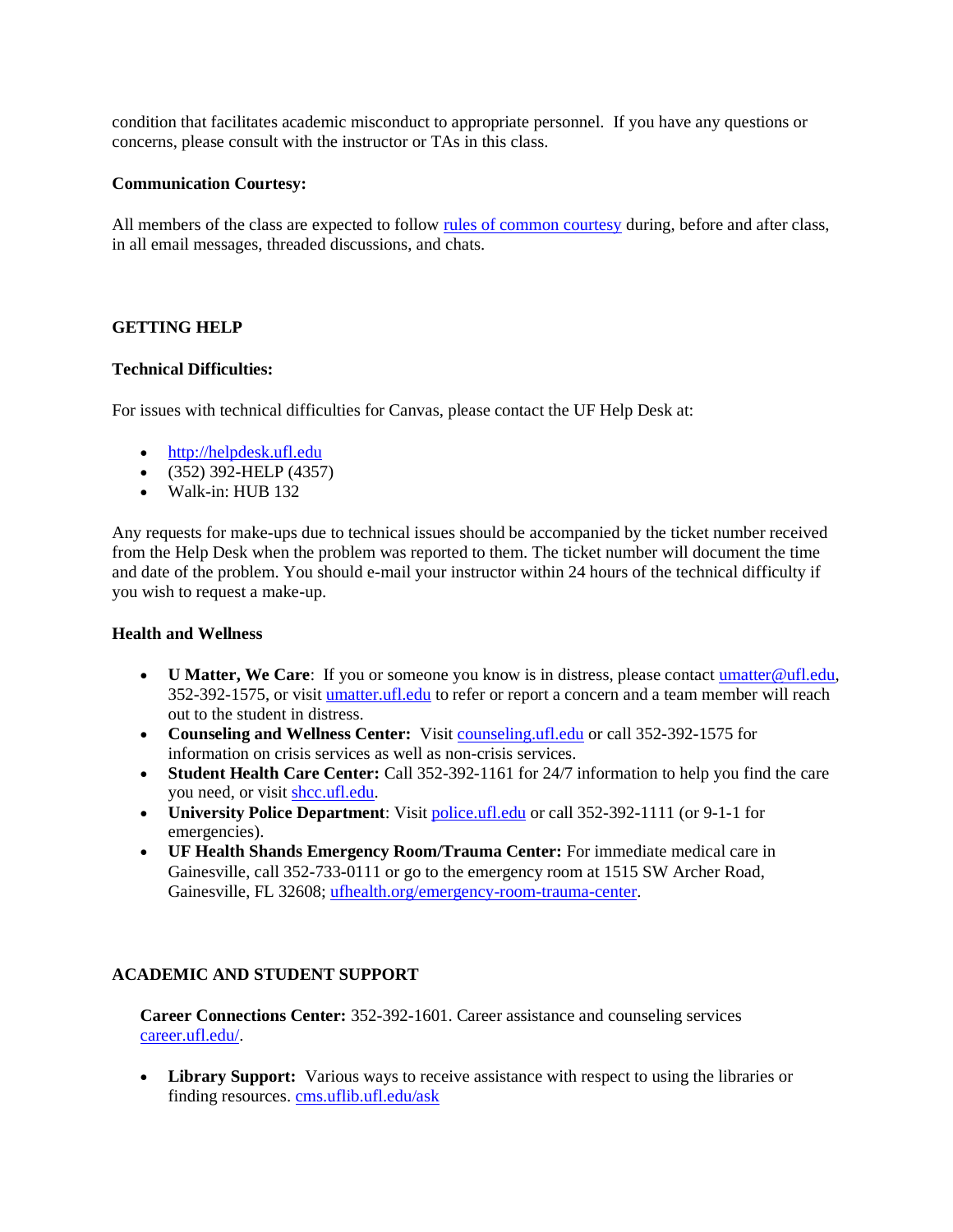- **Teaching Center:** 352-392-2010 General study skills and tutoring: [teachingcenter.ufl.edu/](http://teachingcenter.ufl.edu/)
- **Writing Studio:** 352-846-1138. Help brainstorming, formatting, and writing papers: [writing.ufl.edu/writing-studio/](http://writing.ufl.edu/writing-studio/)

## **COURSE EVALUATIONS**

Students are expected to provide professional and respectful feedback on the quality of instruction in this course by completing course evaluations online via GatorEvals. Guidance on how to give feedback in a professional and respectful manner is available at [https://gatorevals.aa.ufl.edu/students/.](https://gatorevals.aa.ufl.edu/students/) Students will be notified when the evaluation period opens, and can complete evaluations through the email they receive from GatorEvals, in their Canvas course menu under GatorEvals, or via [https://ufl.bluera.com/ufl/.](https://urldefense.proofpoint.com/v2/url?u=https-3A__ufl.bluera.com_ufl_&d=DwMFAg&c=sJ6xIWYx-zLMB3EPkvcnVg&r=y2HjEMjRMHJhfdvLrqJZlYczRsfp5e4TfQjHuc5rVHg&m=WXko6OK_Ha6T00ZVAsEaSh99qRXHOgMNFRywCoehRho&s=itVU46DDJjnIg4CW6efJOOLgPjdzsPvCghyfzJoFONs&e=) Summaries of course evaluation results are available to students at [https://gatorevals.aa.ufl.edu/public](https://gatorevals.aa.ufl.edu/public-results/)[results/.](https://gatorevals.aa.ufl.edu/public-results/)

## **TIPS FOR SUCCESS**

You will do well in this class if you:

- Read, read, read. And keep up with the news. This will help generate story ideas.
- Don't wait to do your reporting all at once. Pace yourself. Be prepared for unresponsive sources.
- Keep your notes organized. Transcribe interviews as soon as you conduct them.
- Schedule writing time for yourself when you can be relaxed and feel your "zen."
- Write drafts and revise them.
- Read ALL of the course materials carefully.
- Ask for help or clarification of the material if you need it. Ask for help if you need it. Do not wait to ask questions! Waiting to ask a question might cause you to miss a due date.
- Do your work well before the due dates. Sometimes things happen. If your computer goes down when you are trying to submit an assignment, you'll need time to troubleshoot the problem.
- To be extra safe, back up your work to an external hard drive, thumb drive, or through a cloud service.
- Participate in class.

## **PRIVACY AND ACCESSIBILITY**

For information about the privacy policies of the tools used in this course, see the links below:

- Instructure (Canvas)
	- o [Privacy Policy](https://www.instructure.com/policies/privacy)
	- o [Accessibility](https://www.instructure.com/canvas/accessibility)
- Zoom
	- o [Privacy Policy](https://zoom.us/privacy)
	- o [Accessibility](https://zoom.us/accessibility)
- YouTube (Google)
	- o [Privacy Policy](https://policies.google.com/privacy)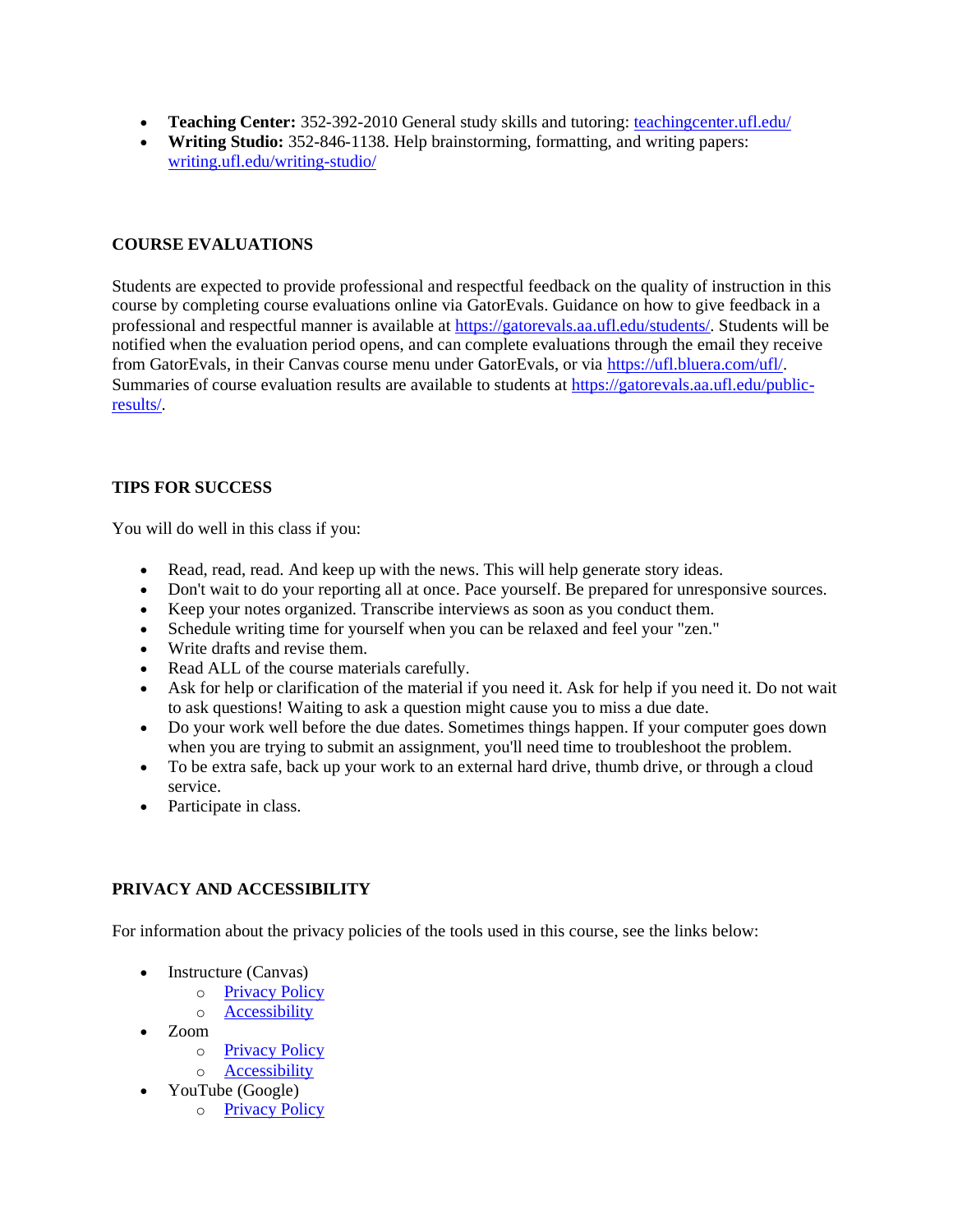- o [Accessibility](https://support.google.com/youtube/answer/189278?hl=en)
- Microsoft
	- o [Privacy Policy](https://privacy.microsoft.com/en-us/privacystatement)
	- o [Accessibility](https://www.microsoft.com/en-us/accessibility/office?activetab=pivot_1%3aprimaryr2)
- Adobe
	- o [Privacy Policy](https://www.adobe.com/privacy/policy.html)

## **COVID-RELATED PRACTICES**

In response to COVID-19, the following policies and requirements are in place to maintain your learning environment and to enhance the safety of our in-classroom interactions.

- You are expected to wear approved face coverings at all times during class and within buildings.
- This course has been assigned a physical classroom with enough capacity to maintain physical distancing (6 feet between individuals) requirements. Please utilize designated seats and maintain appropriate spacing between students. Please do not move desks or stations.
- Sanitizing supplies are available in the classroom if you wish to wipe down your desks prior to sitting down and at the end of the class.
- Follow your instructor's guidance on how to enter and exit the classroom. Practice physical distancing to the extent possible when entering and exiting the classroom.
- If you are experiencing COVID-19 symptoms (guidance from the CDC on symptoms of [coronavirus\)](https://www.cdc.gov/coronavirus/2019-ncov/symptoms-testing/symptoms.html), please use the UF Health screening system and follow the instructions on whether you are able to attend class. Find more information in the [UF Health guidance on](https://coronavirus.ufhealth.org/screen-test-protect/covid-19-exposure-and-symptoms-who-do-i-call-if/) what to do if [you have been exposed to or are experiencing Covid-19 symptoms.](https://coronavirus.ufhealth.org/screen-test-protect/covid-19-exposure-and-symptoms-who-do-i-call-if/)
- Course materials will be provided to you with an excused absence, and you will be given a reasonable amount of time to make up work. Find more information on the [university attendance](https://catalog.ufl.edu/UGRD/academic-regulations/attendance-policies/)  [policies.](https://catalog.ufl.edu/UGRD/academic-regulations/attendance-policies/)

## **SCHEDULE**

This is **AN ESTIMATION** of how we will proceed this semester and it is **subject to change** depending on guest speakers and other needs of the class. Some reading assignments are listed below; others will be assigned later as the semester progresses. All readings and assignments should be completed by start of class on the due date and you should come to class ready to discuss them.

## **Week 1, January 11:**

Introductions and syllabus. The Real You. Please upload before class a photo that you believe shows the essence of you.

• **Read for next class:** Part 1, *Writing Tools*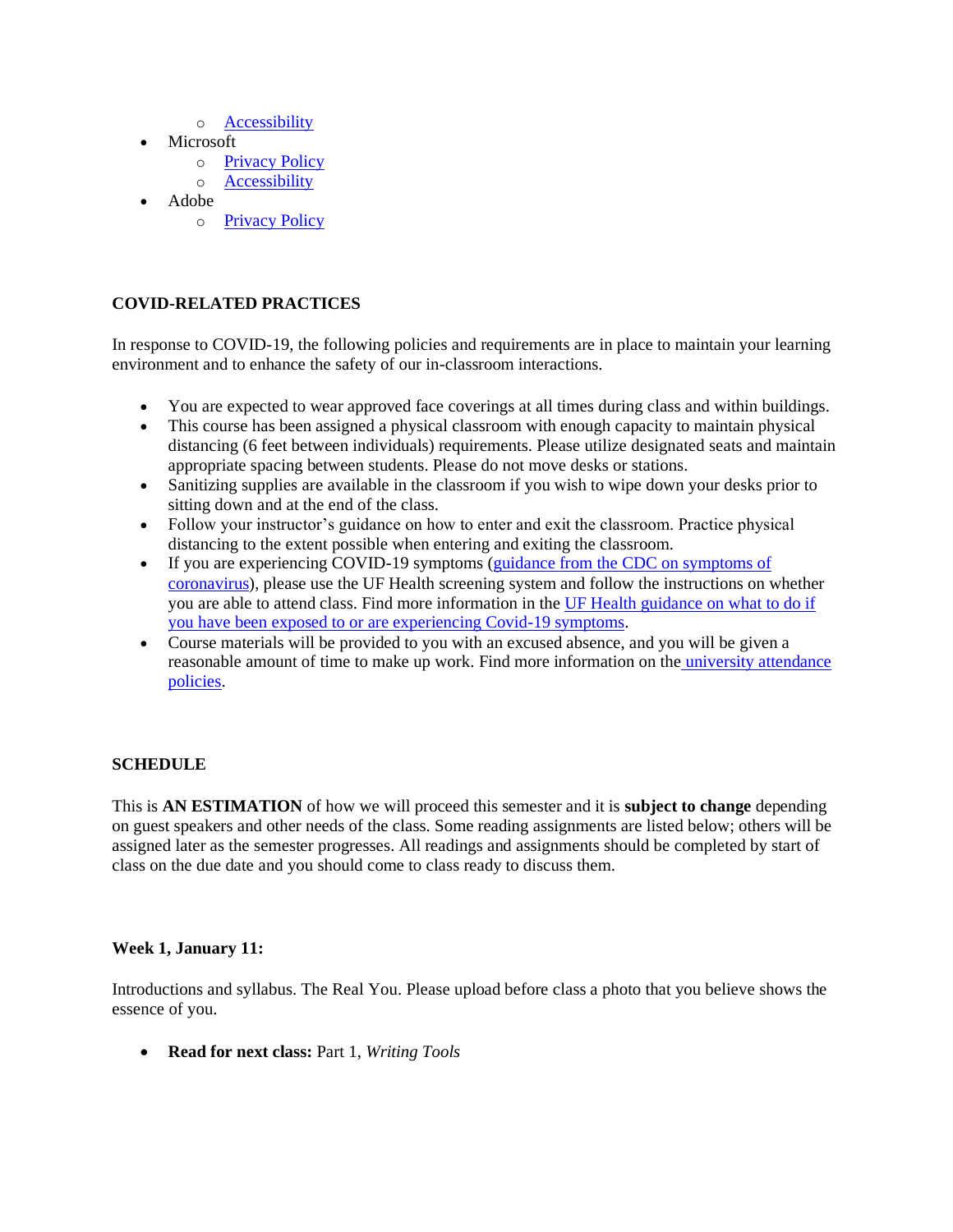## **Week 2, January 18:**

How is a feature story different than news? We will discuss different types of feature stories including the personal essay.

- **Read for next class:** "Dumb Kids' Class" by Mark Bowden: <https://www.theatlantic.com/magazine/archive/2012/06/dumb-kids-class/308981/>
- **Listen to this episode of the** "Modern Love," podcast by the New York Times. <https://www.nytimes.com/2019/11/20/style/modern-love-podcast-greta-gerwig.html>

## **Week 3, January 25:**

The personal essay. What goes into writing a piece with broad appeal?

- Come to class with an idea for your essay. Be prepared to discuss.
- **Writing assignment:** Read an essay in one of these magazines: New York Times Magazine, The Atlantic, Bitter Southerner, New Yorker, The New Republic, Outside Magazine or Vanity Fair. Write 300 words about why you liked it. Submit on Canvas. **10 points**

**Week 4, February 1:** Discussion of Mark Bowden essay and Modern Love. Pitch your essay idea in class. Get with a partner and discuss how to focus your essay.

- **In class today:** Quiz 1. **10 points**
- **Assignment:** You should be reporting your personal essay this week

**Week 5, February 8:** How to write clearly and concisely. Show don't tell.

- **In-class assignment:** Rewrite sentences for clarity. On paper. **10 points.**
- **Reading assignment:** Part 2, *Writing Tools*
- **Due February 17:** First draft of your essay. Submit on Canvas and bring two sets of printed copies of your essay with you to class for peer review.

**Week 6, February 15:** Writing a profile. What makes for a good profile?

• **Reading assignment:** "Dead Man Walking nun: 'Botched' executions unmask a botched system" by Moni Basu. [https://www.cnn.com/2014/08/06/us/executions-dead-man-walking](https://www.cnn.com/2014/08/06/us/executions-dead-man-walking-nun/index.html)[nun/index.html](https://www.cnn.com/2014/08/06/us/executions-dead-man-walking-nun/index.html)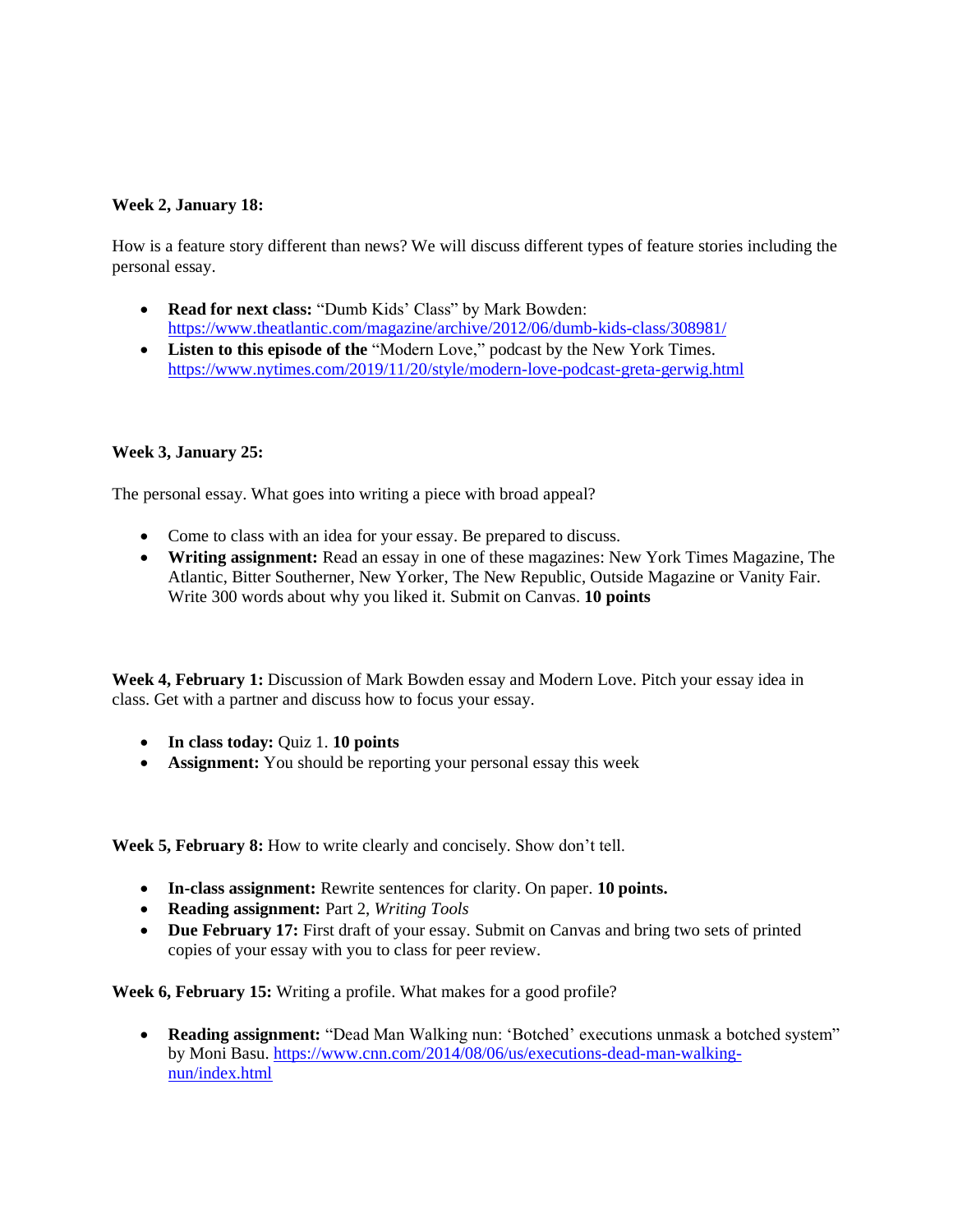• The Girl in the Kent State photo by Patricia McCormick. [https://www.washingtonpost.com/magazine/2021/04/19/girl-kent-state-photo-lifelong-burden](https://www.washingtonpost.com/magazine/2021/04/19/girl-kent-state-photo-lifelong-burden-being-national-symbol/)[being-national-symbol/](https://www.washingtonpost.com/magazine/2021/04/19/girl-kent-state-photo-lifelong-burden-being-national-symbol/)

**Week 6, February 22:** The art of the interview, part 1. Proust questionnaire. Discussion of assigned readings.

- **Reading assignment:** Part 3, *Writing Tools*
- **Due March 1:** Final draft of your essay

**Week 7, March 1:** Open discussion of Writing Tools, Parts 1-3. Come to class with a question. The art of the interview, part 2. Begin brainstorming profile ideas. Come to the next class ready to discuss.

- **In-class assignment:** Interview a classmate and tell us something surprising. **10 points**.
- **Reading assignment:** Part 4, *Writing Tools*
- **Writing assignment:** Read a profile in a magazine or website of your choice (must be at least 800 words) and write 300 words on what worked and what didn't. Submit on Canvas. **10 points.** Due February 27.

**Week 8, March 8: Spring Break.** No class. Have fun, but stay safe!

**Week 9, March 15:** What makes a compelling story? Elements of a strong feature story. Descriptive writing. Using all your senses and details, details, details. Using voice and style.

- **Quiz 2: 10 points**
- **Due:** Ideas for your profile. Come prepared to brainstorm in class.
- **Reading assignment:** TBD

**Week 10, March 22:** Great beginnings and endings. How to grab a reader's attention: Writing great ledes and killer kickers.

- **Writing assignment:** Find an online feature story lede that grabbed you and one you thought was poorly written. Submit the url for each story as well as 300 words about the ledes. **10 points. Due March 20.**
- **Reading Assignment:** Part 5, *Writing Tools*